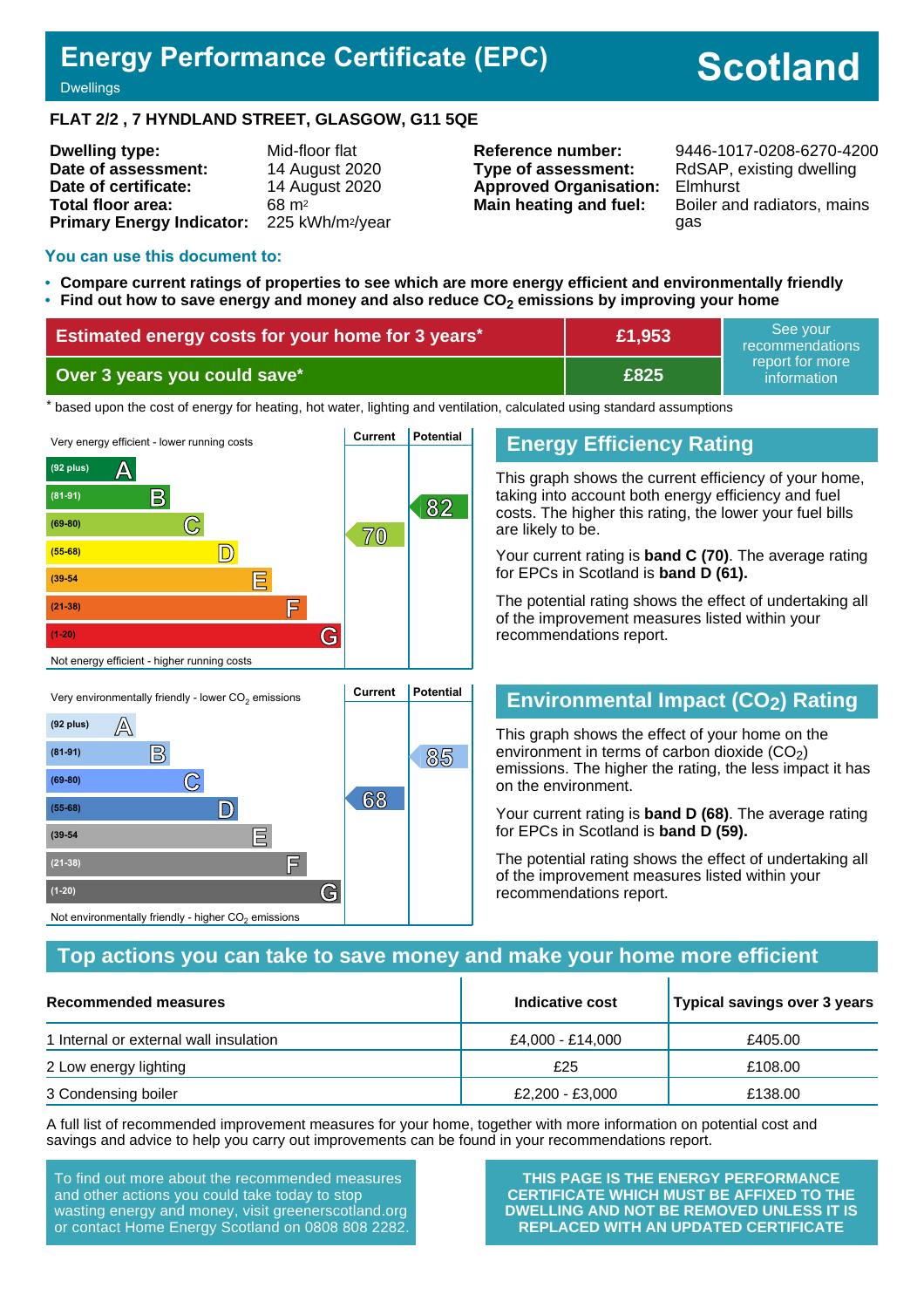# FLAT 2/2 , 7 HYNDLAND STREET, GLASGOW, G11 5QE 14 August 2020 RRN: 9446-1017-0208-6270-4200

# **Summary of the energy performance related features of this home**

This table sets out the results of the survey which lists the current energy-related features of this home. Each element is assessed by the national calculation methodology; 1 star = very poor (least efficient), 2 stars = poor, 3 stars = average, 4 stars = good and 5 stars = very good (most efficient). The assessment does not take into consideration the condition of an element and how well it is working. 'Assumed' means that the insulation could not be inspected and an assumption has been made in the methodology, based on age and type of construction.

| <b>Element</b>        | <b>Description</b>                                           | <b>Energy Efficiency</b> | Environmental |
|-----------------------|--------------------------------------------------------------|--------------------------|---------------|
| Walls                 | Sandstone or limestone, as built, no insulation<br>(assumed) | ★★☆☆☆                    | ★★☆☆☆         |
|                       | Solid brick, as built, no insulation (assumed)               | ★★☆☆☆                    | ★★☆☆☆         |
| Roof                  | (another dwelling above)                                     |                          |               |
| Floor                 | (another dwelling below)                                     |                          |               |
| Windows               | Single glazed                                                | ★☆☆☆☆                    | ★☆☆☆☆         |
| Main heating          | Boiler and radiators, mains gas                              | ★★★★☆                    | ★★★★☆         |
| Main heating controls | Programmer, TRVs and bypass                                  | ★★★☆☆                    | ★★★☆☆         |
| Secondary heating     | None                                                         |                          |               |
| Hot water             | From main system                                             | ★★★★☆                    | ★★★★☆         |
| Lighting              | Low energy lighting in 29% of fixed outlets                  | ★★★☆☆                    | ★★★☆☆         |

# **The energy efficiency rating of your home**

Your Energy Efficiency Rating is calculated using the standard UK methodology, RdSAP. This calculates energy used for heating, hot water, lighting and ventilation and then applies fuel costs to that energy use to give an overall rating for your home. The rating is given on a scale of 1 to 100. Other than the cost of fuel for electrical appliances and for cooking, a building with a rating of 100 would cost almost nothing to run.

As we all use our homes in different ways, the energy rating is calculated using standard occupancy assumptions which may be different from the way you use it. The rating also uses national weather information to allow comparison between buildings in different parts of Scotland. However, to make information more relevant to your home, local weather data is used to calculate your energy use,  $CO<sub>2</sub>$  emissions, running costs and the savings possible from making improvements.

# **The impact of your home on the environment**

One of the biggest contributors to global warming is carbon dioxide. The energy we use for heating, lighting and power in our homes produces over a quarter of the UK's carbon dioxide emissions. Different fuels produce different amounts of carbon dioxide for every kilowatt hour (kWh) of energy used. The Environmental Impact Rating of your home is calculated by applying these 'carbon factors' for the fuels you use to your overall energy use.

The calculated emissions for your home are 40 kg  $CO<sub>2</sub>/m<sup>2</sup>/yr$ .

The average Scottish household produces about 6 tonnes of carbon dioxide every year. Based on this assessment, heating and lighting this home currently produces approximately 2.7 tonnes of carbon dioxide every year. Adopting recommendations in this report can reduce emissions and protect the environment. If you were to install all of these recommendations this could reduce emissions by 1.4 tonnes per year. You could reduce emissions even more by switching to renewable energy sources.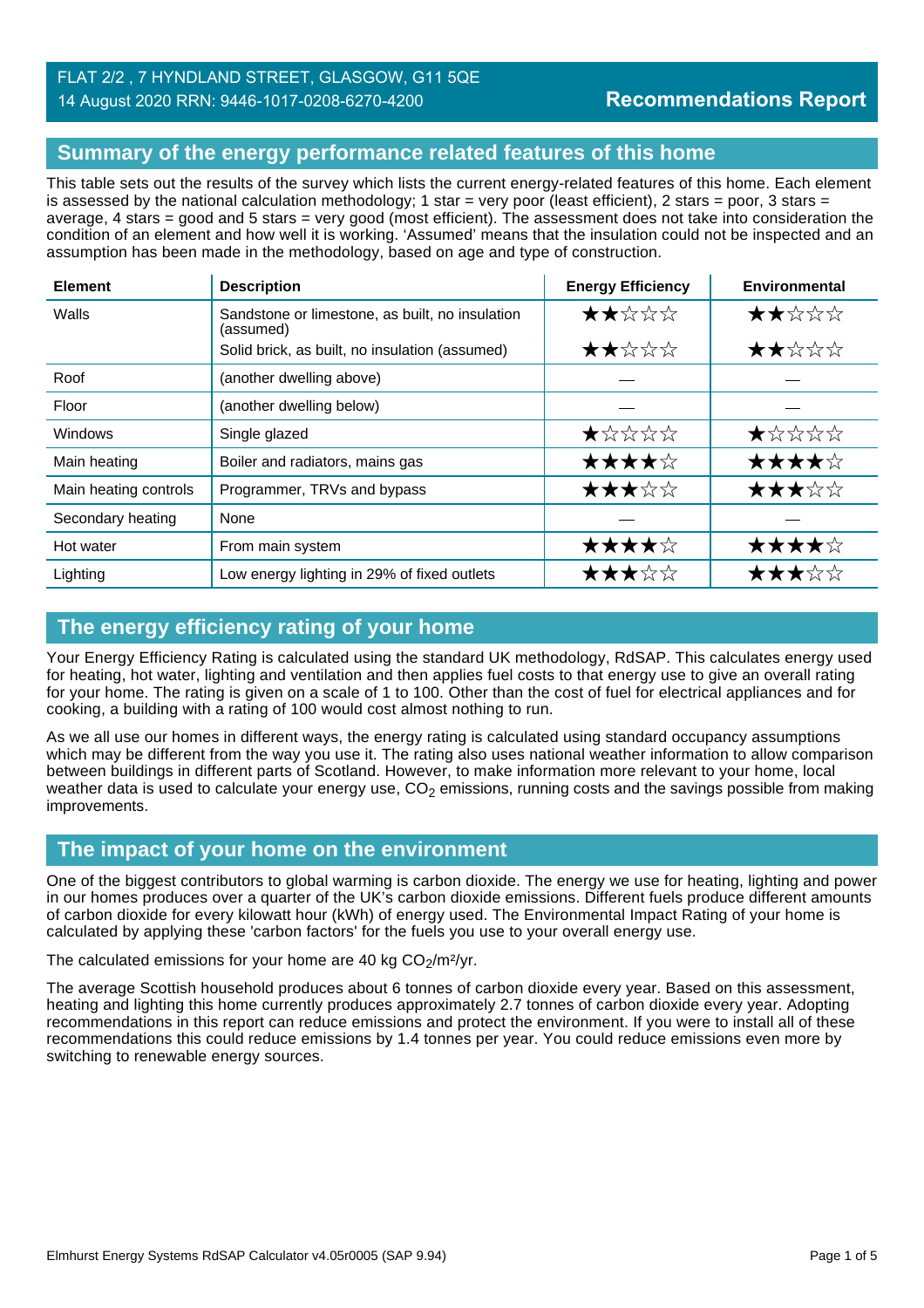# FLAT 2/2 , 7 HYNDLAND STREET, GLASGOW, G11 5QE 14 August 2020 RRN: 9446-1017-0208-6270-4200

#### **Estimated energy costs for this home Current energy costs Potential energy costs Heating E1,350 over 3 years E1,350 over 3 years E1 Hot water E306 over 3 years E279 over 3 years Lighting E297** over 3 years **E177** over 3 years **Totals £1,953 £1,128 You could save £825 over 3 years Potential future savings**

These figures show how much the average household would spend in this property for heating, lighting and hot water. This excludes energy use for running appliances such as TVs, computers and cookers, and the benefits of any electricity generated by this home (for example, from photovoltaic panels). The potential savings in energy costs show the effect of undertaking all of the recommended measures listed below.

# **Recommendations for improvement**

The measures below will improve the energy and environmental performance of this dwelling. The performance ratings after improvements listed below are cumulative; that is, they assume the improvements have been installed in the order that they appear in the table. Further information about the recommended measures and other simple actions to take today to save money is available from the Home Energy Scotland hotline which can be contacted on 0808 808 2282. Before carrying out work, make sure that the appropriate permissions are obtained, where necessary. This may include permission from a landlord (if you are a tenant) or the need to get a Building Warrant for certain types of work.

| <b>Recommended measures</b> |                                                                    |                        | <b>Typical saving</b> | <b>Rating after improvement</b> |                    |
|-----------------------------|--------------------------------------------------------------------|------------------------|-----------------------|---------------------------------|--------------------|
|                             |                                                                    | <b>Indicative cost</b> | per year              | <b>Energy</b>                   | <b>Environment</b> |
|                             | Internal or external wall insulation                               | £4,000 - £14,000       | £135                  | C 76                            | C77                |
| 2                           | Low energy lighting for all fixed outlets                          | £25                    | £36                   | C 77                            | C78                |
| 3                           | Replace boiler with new condensing<br>boiler                       | £2,200 - £3,000        | £46                   | C 79                            | <b>B</b> 81        |
| $\overline{4}$              | Replace single glazed windows with low-<br>E double glazed windows | £3,300 - £6,500        | £58                   | <b>B</b> 82                     | <b>B85</b>         |

### **Alternative measures**

There are alternative improvement measures which you could also consider for your home. It would be advisable to seek further advice and illustration of the benefits and costs of such measures.

- Biomass boiler (Exempted Appliance if in Smoke Control Area)
- Micro CHP

# **Choosing the right improvement package**

For free and impartial advice on choosing suitable measures for your property, contact the Home Energy Scotland hotline on 0808 808 2282 or go to www.greenerscotland.org.

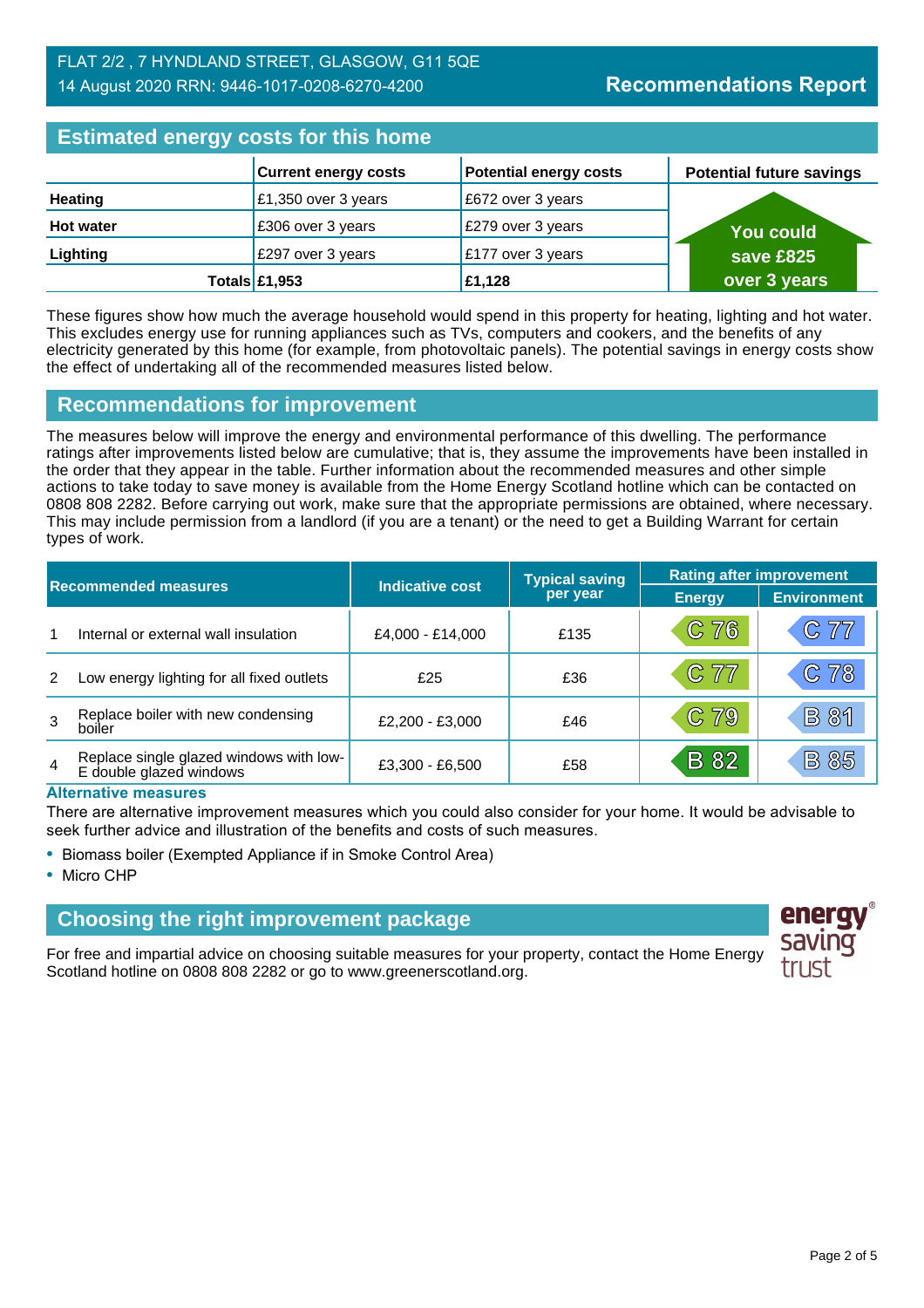# **About the recommended measures to improve your home's performance rating**

This section offers additional information and advice on the recommended improvement measures for your home

### **1 Internal or external wall insulation**

Internal or external wall insulation involves adding a layer of insulation to either the inside or the outside surface of the external walls, which reduces heat loss and lowers fuel bills. As it is more expensive than cavity wall insulation it is only recommended for walls without a cavity, or where for technical reasons a cavity cannot be filled. Internal insulation, known as dry-lining, is where a layer of insulation is fixed to the inside surface of external walls; this type of insulation is best applied when rooms require redecorating. External solid wall insulation is the application of an insulant and a weather-protective finish to the outside of the wall. This may improve the look of the home, particularly where existing brickwork or rendering is poor, and will provide longlasting weather protection. Further information can be obtained from the National Insulation Association (www.nationalinsulationassociation.org.uk). It should be noted that a building warrant is required for the installation of external wall insulation. Planning permission may also be required and that building regulations apply to external insulation so it is best to check with your local authority on both issues.

### **2 Low energy lighting**

Replacement of traditional light bulbs with energy saving bulbs will reduce lighting costs over the lifetime of the bulb, and they last many times longer than ordinary light bulbs. Low energy lamps and fittings are now commonplace and readily available. Information on energy efficiency lighting can be found from a wide range of organisations, including the Energy Saving Trust (http://www.energysavingtrust.org.uk/home-energyefficiency/lighting).

### **3 Condensing boiler**

A condensing boiler is capable of much higher efficiencies than other types of boiler, meaning it will burn less fuel to heat this property. This improvement is most appropriate when the existing central heating boiler needs repair or replacement, however there may be exceptional circumstances making this impractical. Condensing boilers need a drain for the condensate which limits their location; remember this when considering remodelling the room containing the existing boiler even if the latter is to be retained for the time being (for example a kitchen makeover). Building regulations generally apply to this work and a building warrant may be required, so it is best to check with your local authority building standards department and seek advice from a qualified heating engineer.

### **4 Double glazed windows**

Double glazing is the term given to a system where two panes of glass are made up into a sealed unit. Replacing existing single-glazed windows with double-glazed windows will improve comfort in the home by reducing draughts and cold spots near windows. Double-glazed windows may also reduce noise, improve security and combat problems with condensation. Building regulations apply to this work and planning permission may also be required, so it is best to check with your local authority on what standards need to be met. A building warrant is not required if the windows comply with the current requirements.

### **Low and zero carbon energy sources**

Low and zero carbon (LZC) energy sources are sources of energy that release either very little or no carbon dioxide into the atmosphere when they are used. Installing these sources may help reduce energy bills as well as cutting carbon.

**LZC energy sources present:** There are none provided for this home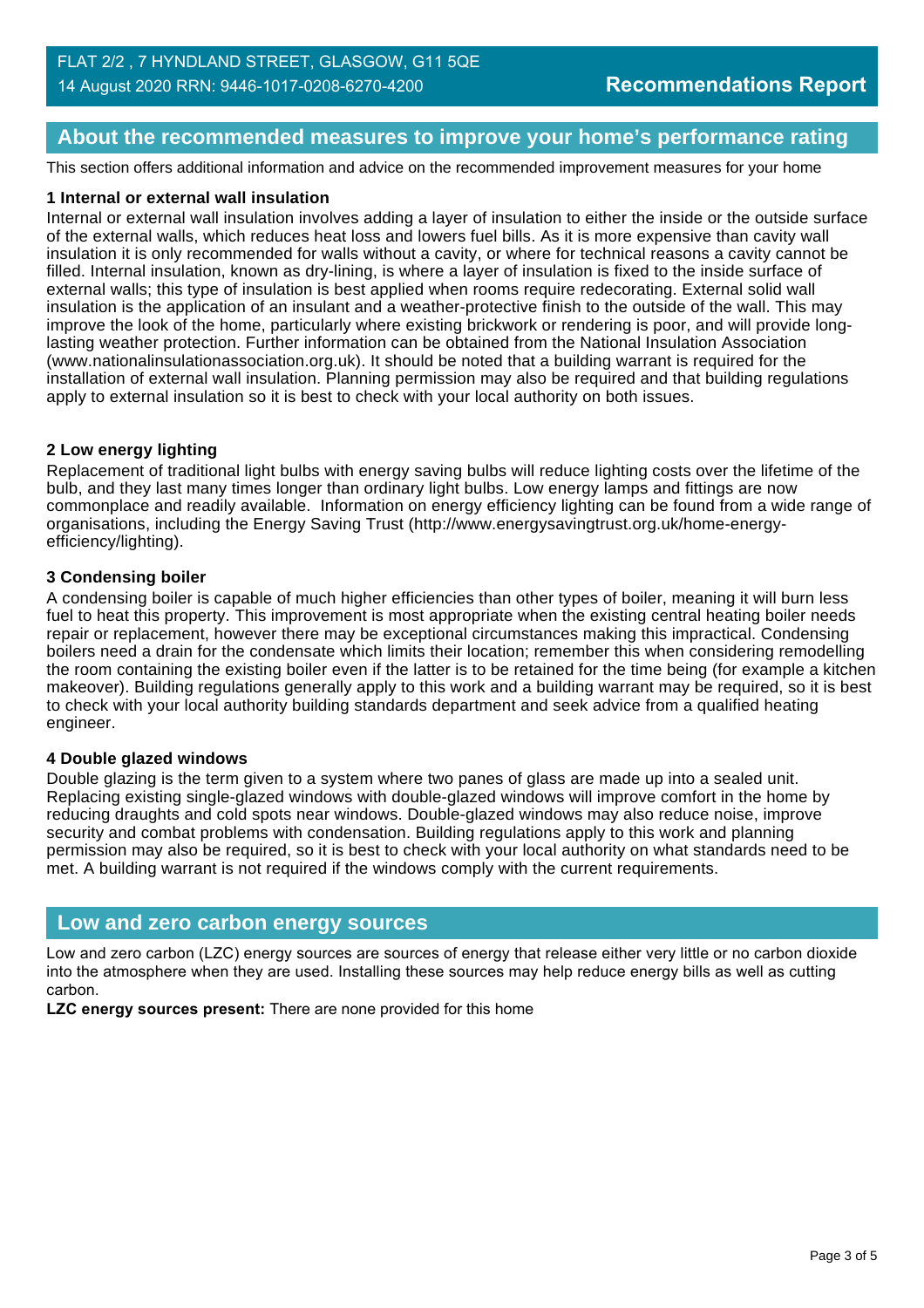# **Your home's heat demand**

You could receive Renewable Heat Incentive (RHI) payments and help reduce carbon emissions by replacing your existing heating system with one that generates renewable heat and, where appropriate, having your loft insulated and cavity walls filled. The estimated energy required for space and water heating will form the basis of the payments. For more information go to www.energysavingtrust.org.uk/scotland/rhi.

| <b>Heat demand</b>           | <b>Existing dwelling</b> | Impact of Joft<br>insulation | Impact of cavity<br>wall insulation | Impact of solid wall<br>insulation |
|------------------------------|--------------------------|------------------------------|-------------------------------------|------------------------------------|
| Space heating (kWh per year) | 6.209                    | N/A                          | N/A                                 | (2.618)                            |
| Water heating (kWh per year) | 1.976                    |                              |                                     |                                    |

# **Addendum**

This dwelling has stone walls and so requires further investigation to establish whether these walls are of cavity construction and to determine which type of wall insulation is best suited.

### **About this document**

This Recommendations Report and the accompanying Energy Performance Certificate are valid for a maximum of ten years. These documents cease to be valid where superseded by a more recent assessment of the same building carried out by a member of an Approved Organisation.

The Energy Performance Certificate and this Recommendations Report for this building were produced following an energy assessment undertaken by an assessor accredited by Elmhurst (www.elmhurstenergy.co.uk), an Approved Organisation Appointed by Scottish Ministers. The certificate has been produced under the Energy Performance of Buildings (Scotland) Regulations 2008 from data lodged to the Scottish EPC register. You can verify the validity of this document by visiting www.scottishepcregister.org.uk and entering the report reference number (RRN) printed at the top of this page.

| Assessor's name:<br>Assessor membership number: | Mr. James Denholm<br>EES/008219           |
|-------------------------------------------------|-------------------------------------------|
| Company name/trading name:                      | Allied Surveyors Scotland Plc             |
| Address:                                        | 24 Herbert Street                         |
|                                                 | Glasgow                                   |
|                                                 | G20 6NB                                   |
| Phone number:                                   | 01413309950                               |
| Email address:                                  | glasgow.north@alliedsurveyorsscotland.com |
| Related party disclosure:                       | No related party                          |

If you have any concerns regarding the content of this report or the service provided by your assessor you should in the first instance raise these matters with your assessor and with the Approved Organisation to which they belong. All Approved Organisations are required to publish their complaints and disciplinary procedures and details can be found online at the web address given above.

### **Use of this energy performance information**

Once lodged by your EPC assessor, this Energy Performance Certificate and Recommendations Report are available to view online at www.scottishepcregister.org.uk, with the facility to search for any single record by entering the property address. This gives everyone access to any current, valid EPC except where a property has a Green Deal Plan, in which case the report reference number (RRN) must first be provided. The energy performance data in these documents, together with other building information gathered during the assessment is held on the Scottish EPC Register and is available to authorised recipients, including organisations delivering energy efficiency and carbon reduction initiatives on behalf of the Scottish and UK governments. A range of data from all assessments undertaken in Scotland is also published periodically by the Scottish Government. Further information on these matters and on Energy Performance Certificates in general, can be found at www.gov.scot/epc.